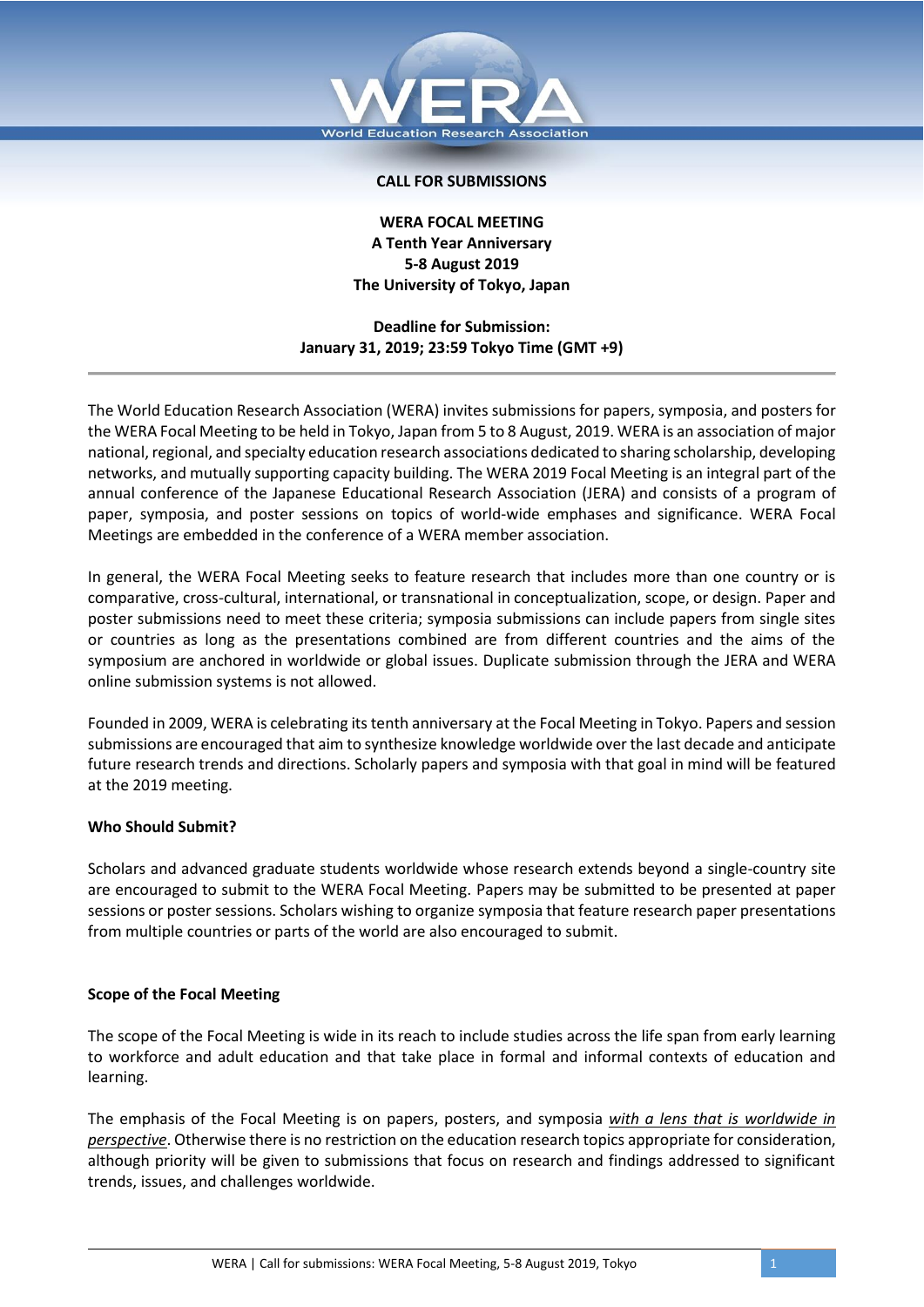## **Guidelines for Submission to WERA Focal Meeting**

Paper, poster, and symposia submissions must be submitted through the online portal on the WERA-JERA 2019 conference website at [http://wera-tokyo.com.](http://wera-tokyo.com/)

The deadline to submit is **January 31, 2019; 23:59 Tokyo Time (GMT +9).** 

## *Paper Submissions:*

Paper summaries are a maximum of 750 words on: a.) "Proposal Information/Research/Questions and Theoretical Approach" (350 words); b.) "Methods" (150 words); and c.) "Conclusion & Findings, Scientific Significance" (250 words) in addition to the paper title, information on the authors, and so forth. Up to ten references may be included in the summary, and must be set forth in the reference list. Also, a 250-word abstract suitable for publication must be submitted. For multiply-authored papers, the first author of the paper is responsible for submission, even if that individual is not the paper presenter.

Please follow the link to submit a paper submission. Paper Submission: [https://www.conftool.org/wera2019/index.php?page=submissions&y=500.](https://www.conftool.org/wera2019/index.php?page=submissions&y=500)

## *Symposium Submissions:*

A symposium provides opportunities, not afforded by a single paper, to examine a specific education research problem or topic through an international, comparative, or worldwide lens and to bring to bear diverse perspectives, intensive discussion, or a wide range of expertise. Symposium abstracts are a maximum of 250 words. Submissions also include 150-word summaries for each presentation/paper in a symposium, and allow for up to ten references for each presentation. References cited in the summaries must be set forth in the reference list. Symposium proposals are submitted by an organizer who may or may not be a chair, presenter, or discussant. A WERA symposium can include a minimum of three and maximum of five participants in addition to the chair and discussant. Participants include all presenters and any discussants.

Please follow the link to submit a symposium submission. Symposium Submission: [https://www.conftool.org/wera2019/index.php?page=submissions&y=500.](https://www.conftool.org/wera2019/index.php?page=submissions&y=500)

# *Poster Submissions:*

Poster sessions are visual displays of research findings, which provide the presenter with an opportunity for discussion of the research and findings. Submissions for poster sessions parallel the requirements for paper submissions, including a summary of up to 750 words that additionally addresses any unique elements particularly appropriate for a poster. Poster summaries are a maximum of 750 words on: a.) "Proposal Information/Research/Questions and Theoretical Approach" (350 words); b.) "Methods" (150 words); and c.) "Conclusion & Findings, Scientific Significance" (250 words) in addition to the poster title, information on the authors, and so forth. Up to ten references may be included in the summary, and must be set forth in the reference list. Also, a 250-word abstract suitable for publication must be included. Work with initial findings or in early stages of development and studies that are best conveyed with data analytic methods or pictorial or hands-on displays might be especially appropriate for a poster.

Please follow the link to submit a poster submission. Poster Submission: [https://www.conftool.org/wera2019/index.php?page=submissions&y=500.](https://www.conftool.org/wera2019/index.php?page=submissions&y=500)

### *If you would like to submit to the WERA Focal Meeting:*

**Submissions are accepted online at** [http://wera-tokyo.com.](http://wera-tokyo.com/) Click 'WERA Focal Meeting Submission'. Once you enter the submission portal from the main conference page, you will have separate options for paper, poster, and symposium submissions.